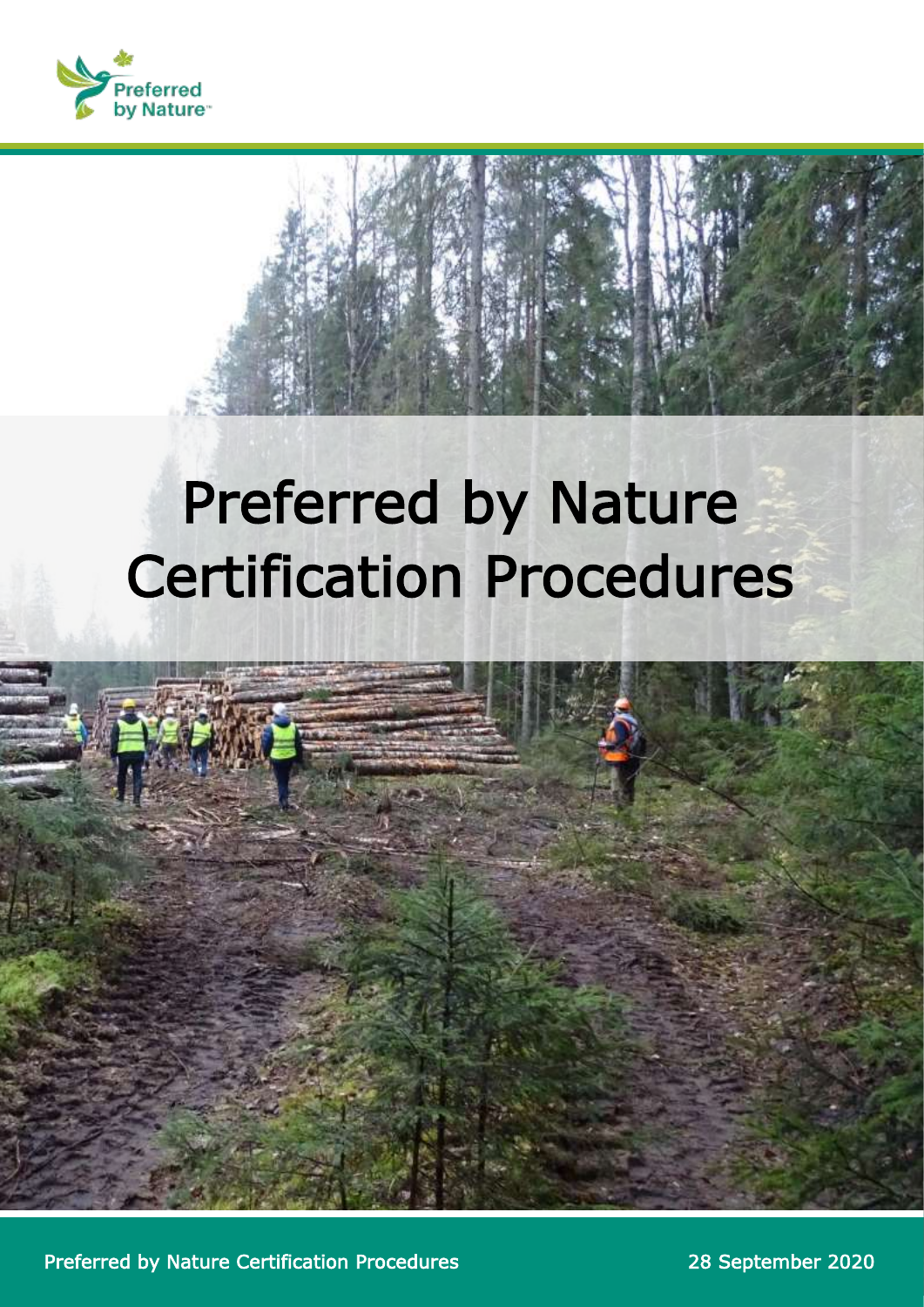

This document describes conditions for trademark use and for granting, extending, suspending and withdrawing of certification under each of the schemes that we work with.

Visit the relevant [service page](https://preferredbynature.org/certification) to learn more about the conditions applying to a specific scheme or service.

| Name of the document  |                                             |
|-----------------------|---------------------------------------------|
| Type of document:     | Procedures                                  |
| Title:                | Preferred by Nature Certification Procedure |
| Scope:                | Internal and external use                   |
| Official language(-s) | English                                     |
| Contact person:       | Tigran Martirosyan                          |
| Contact email:        | tmartirosyan@preferredbynature.org          |



Preferred by Nature has adopted an "Open Source" policy to share what we develop to advance sustainability. This work is published under the [Creative Commons Attribution Share-Alike 3.0 license.](http://creativecommons.org/licenses/by/3.0/) Permission is hereby granted, free of charge, to any person obtaining a copy of this document, to deal in the document without restriction, including without limitation the rights to use, copy, modify, merge, publish, and/or distribute copies of the document, subject to the following conditions:

- The above copyright notice and this permission notice shall be included in all copies or substantial portions of the document. We would appreciate receiving a copy of any modified version.
- You must credit Preferred by Nature and include a visible link to our website www.preferredbynature.org.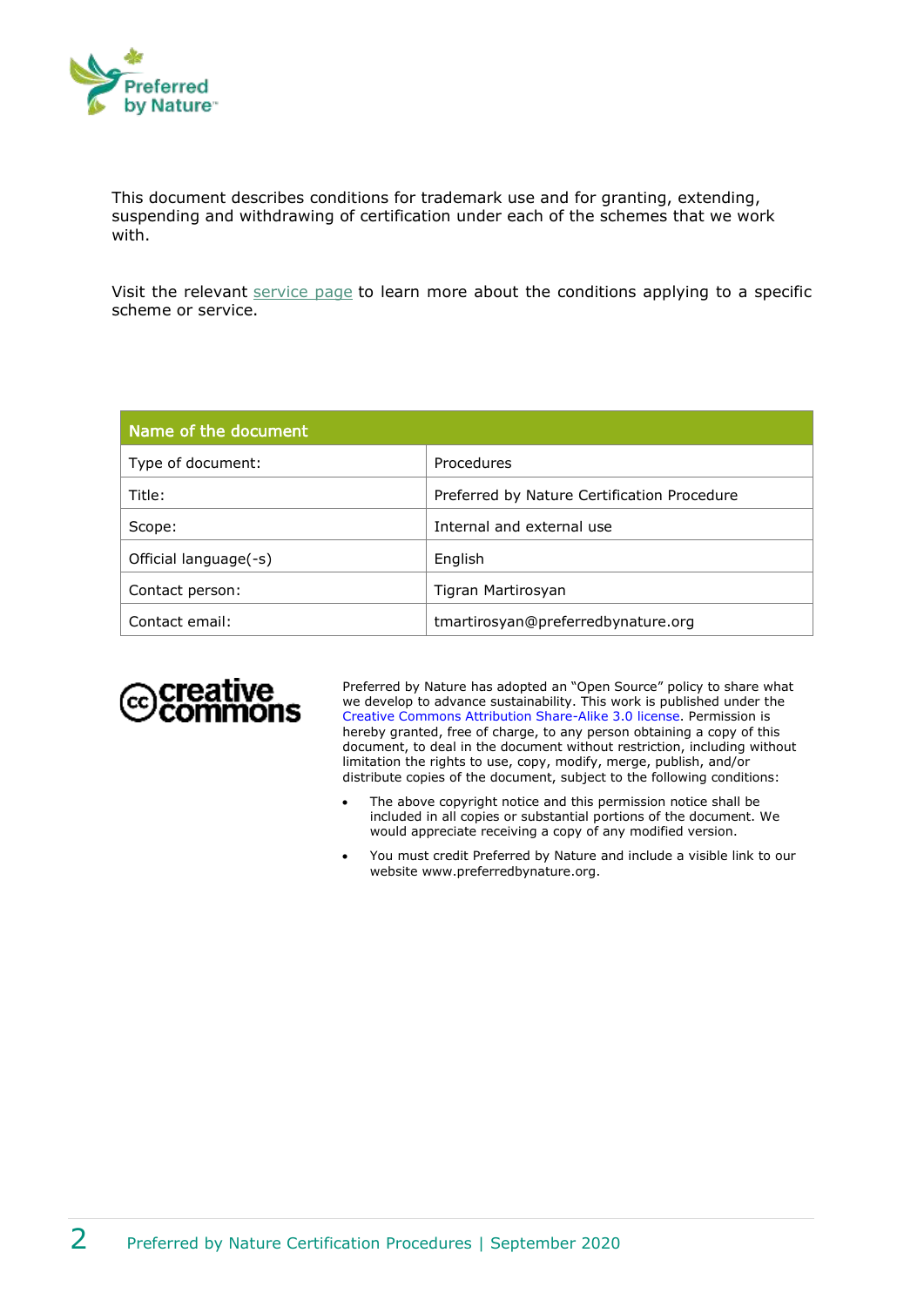# Preferred<br>by Nature

# <span id="page-2-0"></span>**Contents**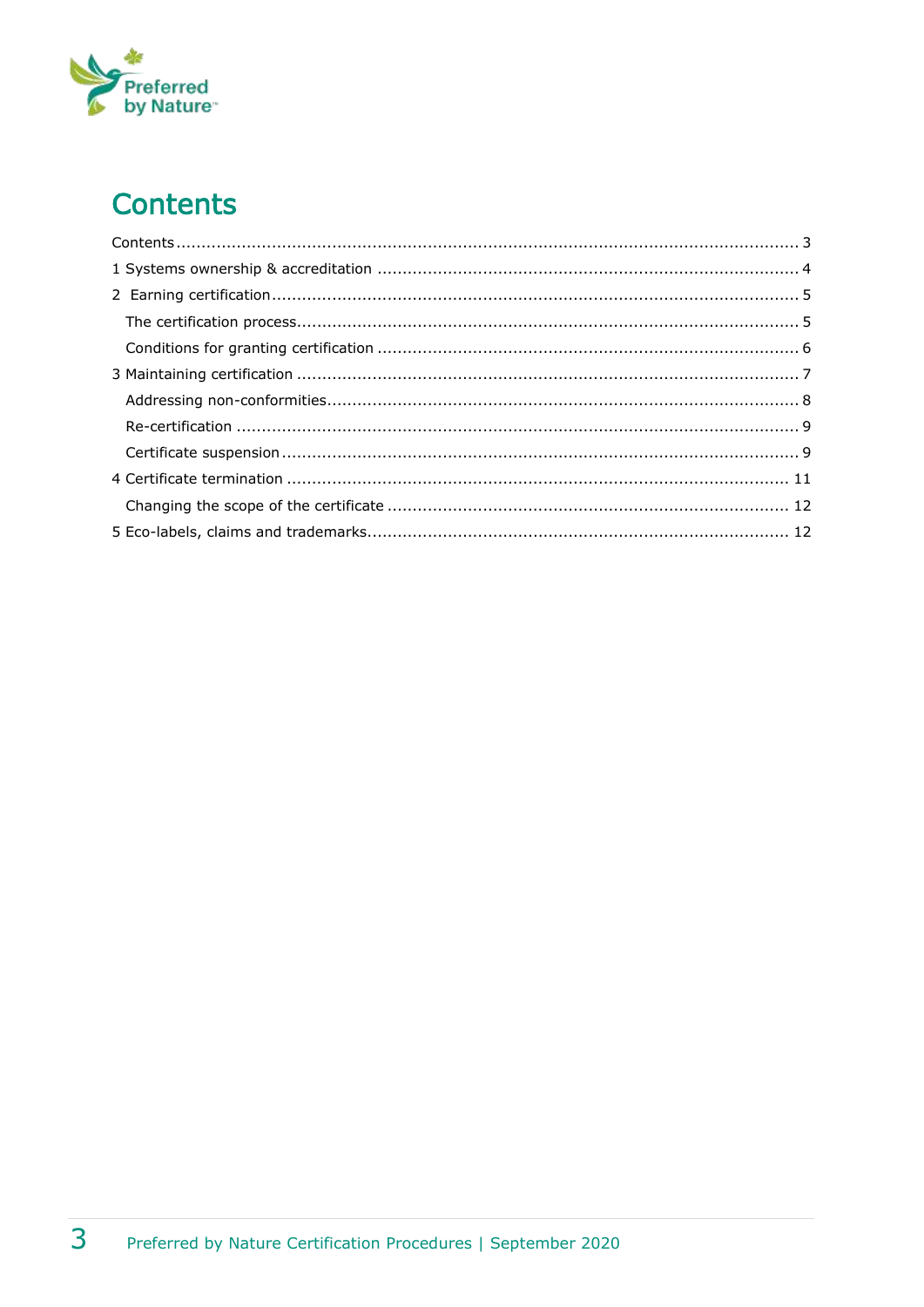

# <span id="page-3-0"></span>1 Systems ownership and accreditation

Below is concise information about the schemes behind our certification services. Ownership and accreditation vary across these services.

For example, we own and develop two of the schemes that we work with, whilst the remaining schemes are owned by multi-stakeholder organisations.

| <b>Scheme</b>                                         | Owner                                                       | <b>Accreditation</b>                                                                                                                                                    |
|-------------------------------------------------------|-------------------------------------------------------------|-------------------------------------------------------------------------------------------------------------------------------------------------------------------------|
| <b>FSCTM</b>                                          | Forest<br>Stewardship<br>Council™                           | We hold accreditation for FSC Forest<br>Management and FSC Chain of Custody<br>certification.                                                                           |
|                                                       |                                                             | The following subcontracted organisations<br>provide outsourced services for our FSC<br>accredited certification programmes:                                            |
|                                                       |                                                             | China Standard Conformity Assessment<br>Co., Ltd (CSCA) - FSC Chain of Custody<br>and FSC Forest Management services                                                    |
| <b>PEFC</b>                                           | Programme for<br>Endorsement of<br>Certification<br>Schemes | We hold accreditation for PEFC Chain of<br>Custody certification worldwide. We're also<br>accredited for PEFC Forest Management<br>certification in Denmark and Russia. |
| LegalSource™                                          | Preferred by<br>Nature                                      | We deliver certification services under our<br>own scheme.                                                                                                              |
| <b>SBP</b>                                            | Sustainable<br><b>Biomass Program</b>                       | We are accredited to provide SBP<br>certification to biomass producers and<br>supply chain worldwide.                                                                   |
| UTZ Core Code of<br>Conduct                           | <b>UTZ</b>                                                  | We are accredited to provide UTZ Code of<br>Conduct Certification for Cocoa, Coffee and<br>Tea                                                                          |
| Rainforest Alliance<br>Sustainable<br>Agriculture and | Rainforest Alliance                                         | We are accredited to provide Rainforest<br>Alliance Sustainable Agriculture (RA SAS<br>Farm) and Chain of Custody (CoC)<br>certification.                               |
| Chain of Custody                                      |                                                             | The following subcontracted organisations<br>provide outsourced services for our<br>Rainforest Alliance Sustainable Agriculture                                         |

#### Table 1: System Ownership & Accreditation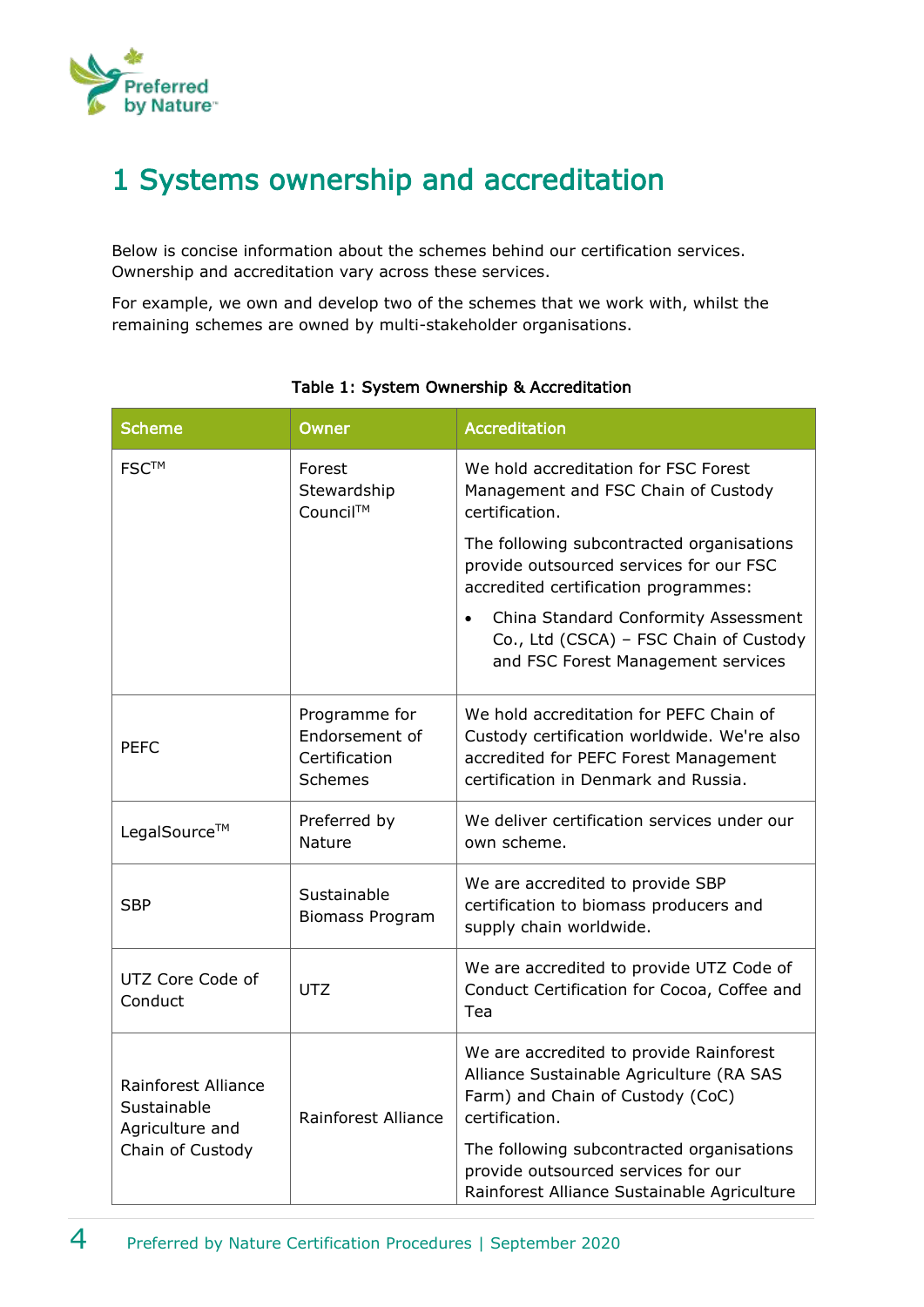

|                                      |                                          | Standard (RA SAS) accredited certification<br>programmes:                                                                                                                                       |
|--------------------------------------|------------------------------------------|-------------------------------------------------------------------------------------------------------------------------------------------------------------------------------------------------|
|                                      |                                          | BSI Group Japan K.K. - RA SAS<br>Chain of Custody only<br>China Standard Conformity<br>$\bullet$<br>Assessment Co., Ltd (CSCA)                                                                  |
| <b>CFM</b>                           | Preferred by<br>Nature                   | We deliver Carbon Footprint Management<br>(CFM) certification services under our own<br>scheme.                                                                                                 |
| <b>RSPO</b>                          | Roundtable on<br>Sustainable Palm<br>Oil | We hold accreditation for RSPO Supply<br>Chain certification in all countries,<br>excluding China.                                                                                              |
| Sustainable Tourism<br>Certification | Preferred by<br>Nature                   | We deliver sustainable tourism certification<br>for hotels and accommodation services,<br>and for tour operators under our Global<br>Sustainable Tourism Council (GSTC) -<br>recognised scheme. |

# <span id="page-4-0"></span>2 Earning certification

For all schemes, a thorough assessment of the operation's compliance with the certification requirements forms the basis for granting certification. In most cases, this entails an on-site visit.

### <span id="page-4-1"></span>The certification process

The certification process typically follows the steps outlined below. To find a more detailed description of the certification process for each type of service, go to the relevant [service pages.](https://www.nepcon.org/certification)



Scope clarification and Certification agreement: During our initial dialogue, we clarify which product lines, facilities and processes that need to be covered by your certification. This forms the basis for our service proposal and the Certification Agreement that you enter with us. Click [here](https://www.nepcon.org/node/847) to see the Certification Agreement template.



Pre-assessment: This is optional in most cases, but mandatory for certain types of FSC forest operations. For some types of certification, preassessment is rarely used.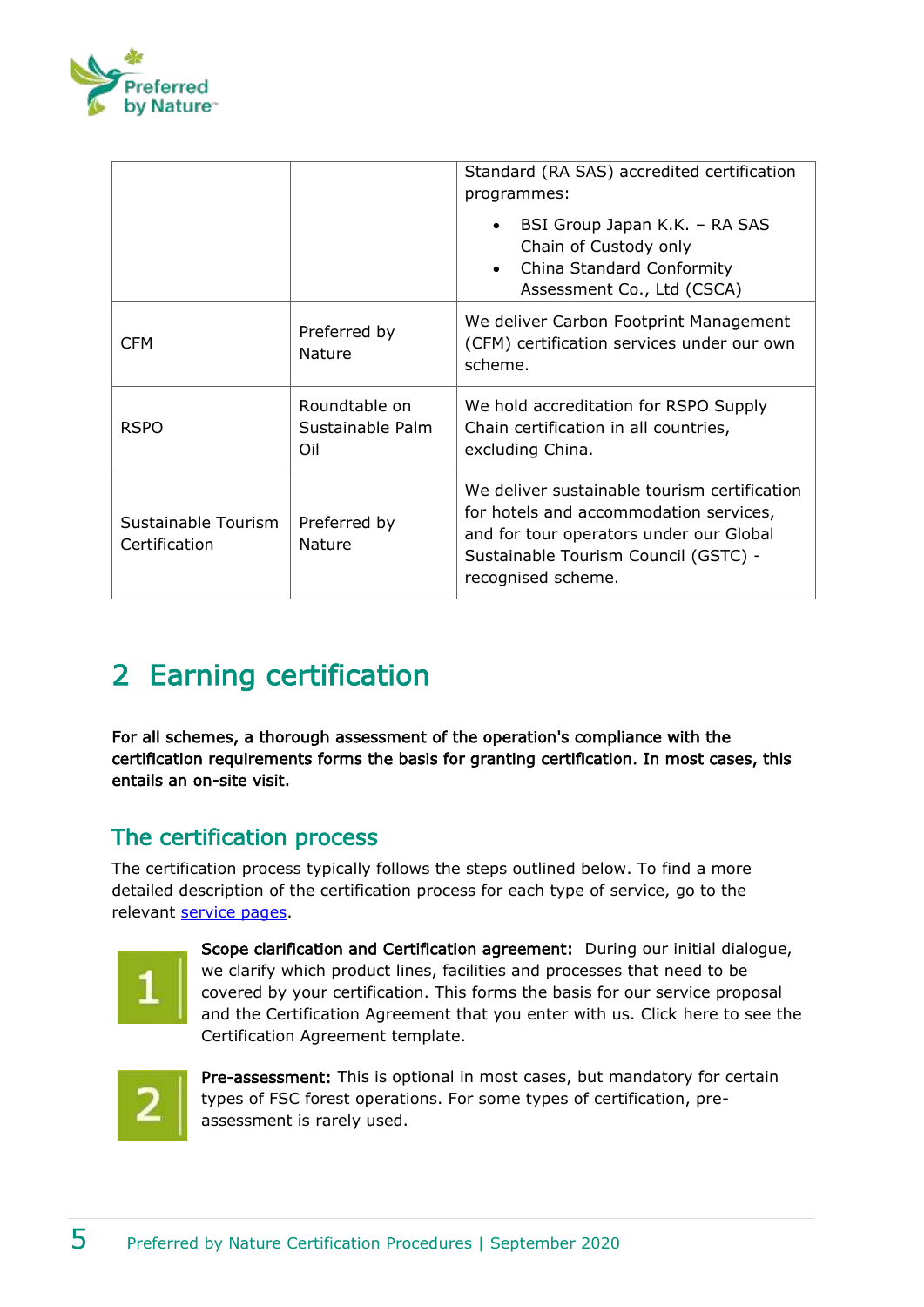

Public stakeholder consultation: This step only applies to forest certification assessments and SBP certification of biomass producers. Public consultation must be announced to relevant stakeholders 6 weeks ahead of the on-site evaluation for FSC certification (Forest management or Chain of Custody/Controlled Wood), one month ahead of the on-site visit for the SBP certification of biomass producers and may be required 30 days ahead of the on-site visit for PEFC forest certification, depending on the national PEFC scheme.

Client preparation: You prepare for certification by ensuring compliance with all relevant certification requirements. Please note that we do not provide consultancy or help you prepare for your certification.



Assessment: Your conformance with all relevant requirements is assessed. In most cases, this is done as an on-site visit to verify your conformance with the relevant standard (s). This normally includes a tour of your facilities, including farm or forestry operations, document reviews and interviews to staff and other relevant parties. Desk audits are acceptable in certain cases.



Report: We prepare an evaluation report including all findings, outlining any non-conformities.



Certification: You receive a certificate based on a positive evaluation result.

#### <span id="page-5-0"></span>Conditions for granting certification

Each scheme has its own rules regarding the level of conformance required for certification. Below is a concise overview of the conditions applying to assessments and re-assessments.

| <b>Requirement</b>                                                     | <b>FSC</b><br>FM. | <b>FSC</b><br><b>CoC</b> | <b>FSC</b><br>cw | <b>PEFC</b><br>FM. | <b>PEFC</b><br><b>CoC</b> | UTZ | <b>RA</b><br><b>SAS</b><br><b>CoC</b> | <b>RA</b><br><b>SAS</b><br>Farm | LS | <b>CFM</b> | <b>SBP</b> | <b>RSPO</b><br><b>SCC</b> | <b>RSPO</b><br>P&C | <b>Touris</b><br>m |
|------------------------------------------------------------------------|-------------------|--------------------------|------------------|--------------------|---------------------------|-----|---------------------------------------|---------------------------------|----|------------|------------|---------------------------|--------------------|--------------------|
| Public<br>stakeholder<br>consultation prior<br>to the on-site<br>visit | X                 |                          | X                | X                  |                           |     |                                       |                                 |    |            | $X^3$      |                           | X                  |                    |

#### Table 2: Conditions for granting certification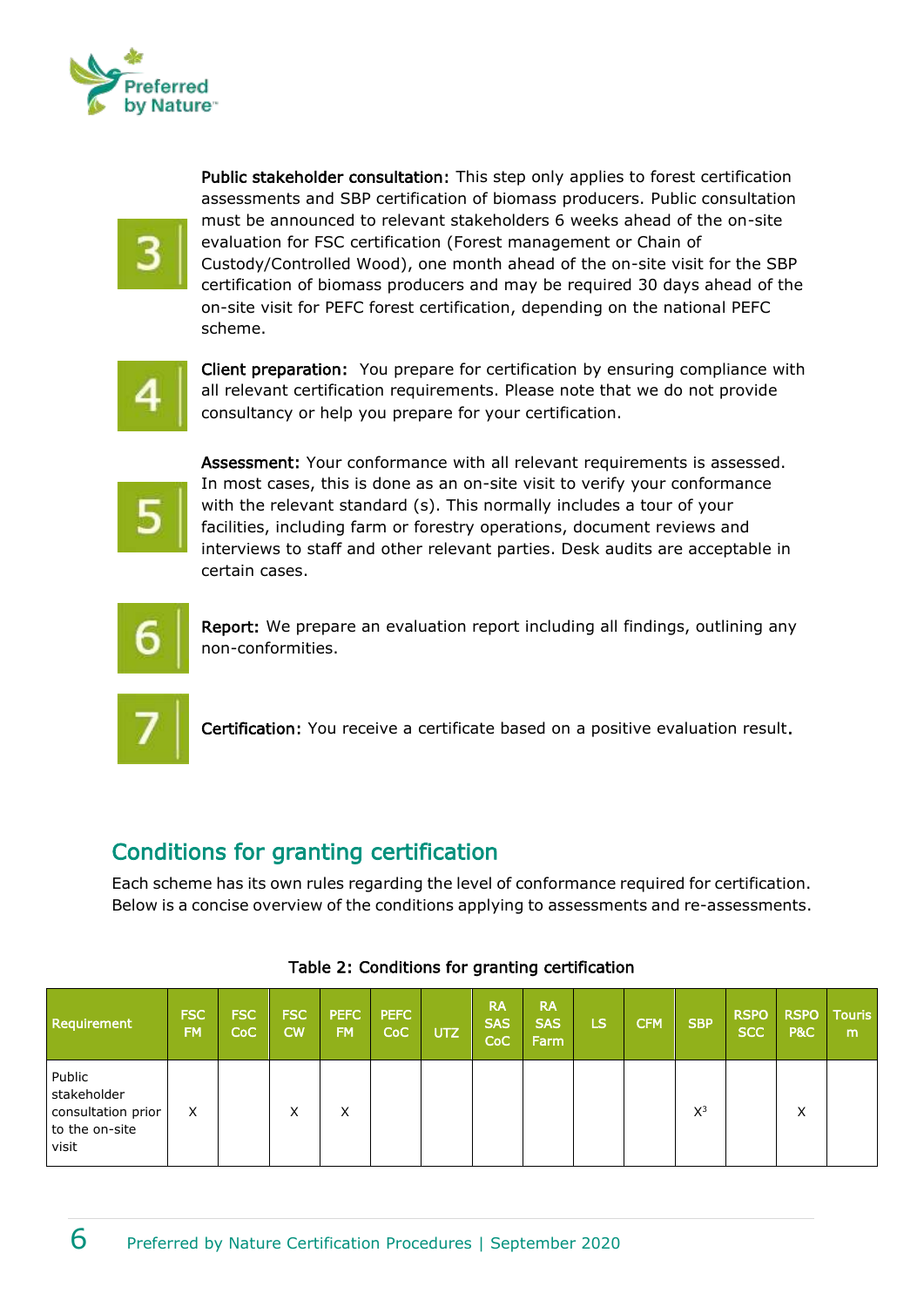

| Requirement                                                      | <b>FSC</b><br><b>FM</b> | <b>FSC</b><br>CoC | <b>FSC</b><br><b>CW</b> | <b>PEFC</b><br><b>FM</b> | <b>PEFC</b><br>CoC | UTZ   | <b>RA</b><br><b>SAS</b><br><b>CoC</b> | <b>RA</b><br><b>SAS</b><br>Farm | <b>LS</b>      | <b>CFM</b>                | <b>SBP</b> | <b>RSPO</b><br><b>SCC</b> | <b>RSPO</b><br><b>P&amp;C</b> | <b>Touris</b><br>m |
|------------------------------------------------------------------|-------------------------|-------------------|-------------------------|--------------------------|--------------------|-------|---------------------------------------|---------------------------------|----------------|---------------------------|------------|---------------------------|-------------------------------|--------------------|
| Pre-assessment<br>mandatory under<br>certain<br>conditions       | X                       |                   |                         | $X^1$                    |                    |       |                                       |                                 |                |                           |            |                           |                               |                    |
| On-site<br>assessment                                            | X                       | $X^2$             | $\times$                | X                        | $\times$           | $X^2$ | $X^2$                                 | $X^2$                           | $X^2$          | X                         | $X^2$      | $\mathsf{x}$              | $\mathsf{X}$                  | X                  |
| No open<br>major/critical<br>non-conformities                    | $\mathsf{X}$            | X                 | $\times$                | $\mathsf{X}$             | X                  | X     | X                                     | X                               | X              | X                         | $\times$   | X <sup>4</sup>            | X                             | X                  |
| No open minor<br>non-conformities                                |                         |                   |                         | $X^1$                    | $\pmb{\times}$     | X     |                                       |                                 |                |                           |            | N/A                       |                               |                    |
| You have signed<br>all agreements<br>and paid all<br>costs/fees. | $\pmb{\times}$          | $\pmb{\times}$    | X                       | X                        | X                  | X     | X                                     | X                               | $\pmb{\times}$ | $\boldsymbol{\mathsf{X}}$ | $\times$   | X                         | $\mathsf X$                   | X                  |

1. This may apply, depending on the rules of the individual national PEFC scheme.

2. On-site assessment is often required, however desk-based evaluations may be acceptable in some cases.

3. Only for biomass producers.

4. There is no official grading for non-conformities under RSPO. Any non-conformities raised during the assessments needs to be addressed within 3 months otherwise a new assessment is required. Therefore, within this table which classifies minor and major non-conformities, non-conformities in RSPO are considered as major non-conformities.

## <span id="page-6-0"></span>3 Maintaining certification

Your certificate is normally valid for a period of 5 years; however, PEFC FM, Sustainable Tourism and Rainforest Alliance Sustainable Agriculture and CoC certificates have a validity period of 3 years. UTZ Certificates are valid for 365 days.

During the validity period, you need to undergo annual audits where we verify your continued compliance. The annual audits will focus on any weaknesses identified during previous evaluations and on your fulfilment of the certification requirements. For Rainforest Alliance Sustainable Agriculture certification, the risk related to the organisation affects the frequency of the annual RA SAS CoC audits; and additional annual audits may be unannounced or on short-notice for both RA SAS Farm and CoC. For UTZ Certificate Holders are subject to Surprise audits to ensure continued compliance.

Preferred by Nature and/or the scheme owner may conduct additional audits without announcements, for example if we have reason to suspect a major breach of the certification rules. We may also carry out random spot audits.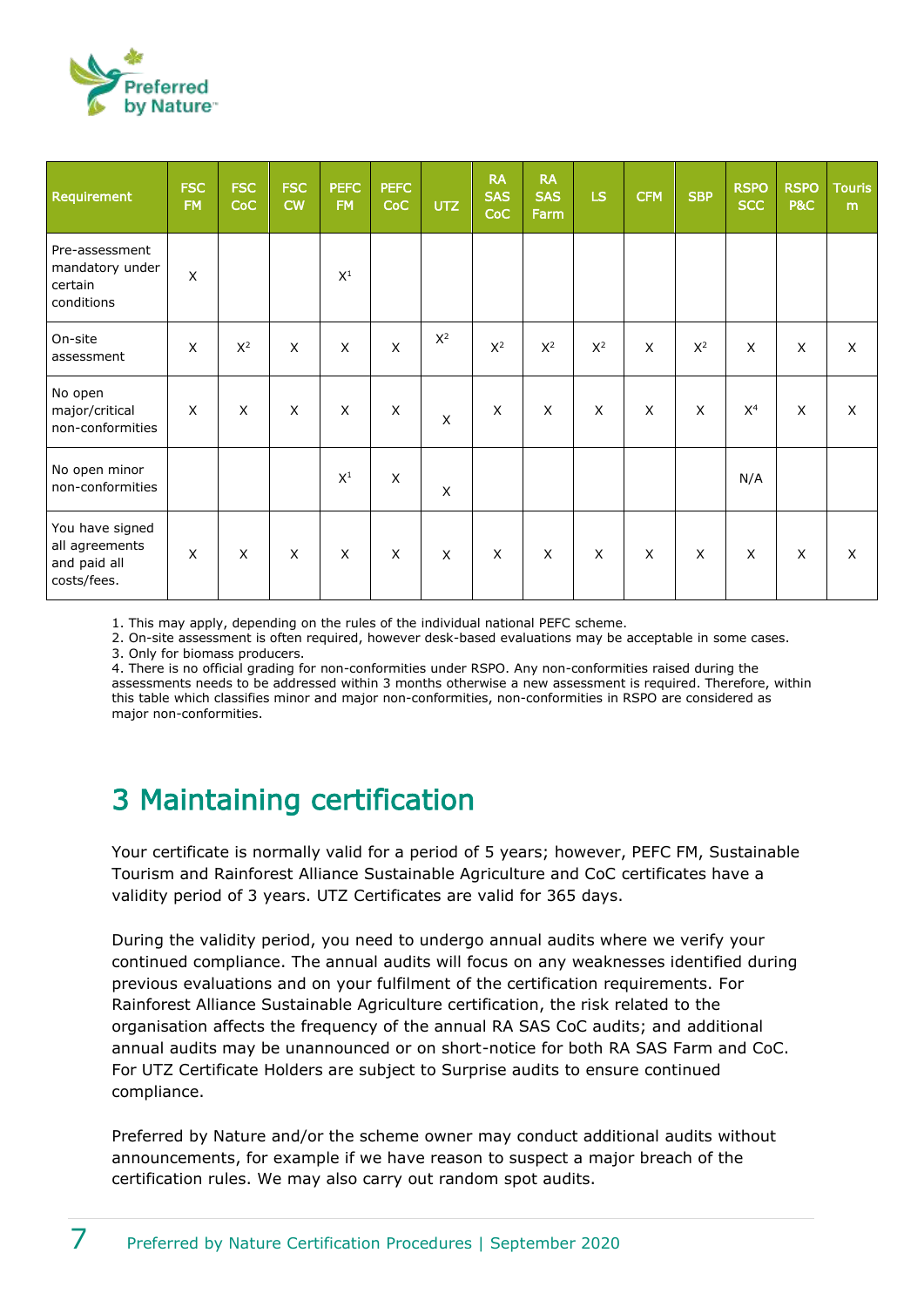

In between audits, you need to notify us about any important changes in your organisation. The certification scope - i.e. the products, processes and company facilities covered by your certificate - can only be changed by formal agreement.

#### <span id="page-7-0"></span>Addressing non-conformities

In the certification report, any lack of compliance is listed as a non-conformity (NC). NCs are classified as minor or major. You must address each NC by the specified deadline.

- Minor NCs: You will normally need to ensure compliance by the next annual audit. If you have not addressed the issue adequately, minor NCs are by default upgraded to major NCs in the FSC, PEFC, LegalSource, SBP, RSPO P&C and CFM certification systems. For Rainforest Alliance CoC certification, the auditor may decide to upgrade NCs which have not been properly addressed by the specified deadline, and for Rainforest Alliance Sustainable Agriculture certification you will need to ensure compliance with Rules for Continuous Improvement Criteria. For Sustainable Tourism certification minor NCs will generally remain minor (but lead to score penalty). However, in specific cases the auditor may decide to upgrade NCs if they represent a credibility risk.
- Major NCs (or critical NCs for RA SAS Farm): The typical deadline for addressing a major NC is three months for FSC, PEFC, LegalSource, SBP, RSPO P&C, CFM and Sustainable Tourism certification and four months for Rainforest Alliance Sustainable Agriculture certification<sup>1</sup> and one month for RSPO. In some cases, deadlines may be shorter. To verify your timely compliance we will conduct an additional audit, which implies extra cost. Non-compliance with major NCs by the specified timeline will lead to immediate suspension of the certificate (FSC and SBP certification) or directly to termination of your certification (Rainforest Alliance Sustainable Agriculture and CoC, and Sustainable Tourism certification).
- For UTZ, Certificate Holders must identify root-cause, implement corrections and corrective actions to fully address all non-conformities issued and must be closed within 12 weeks after the closing meeting and depending on its severity, can be verified through a desk audit or additional on-site audit

Note: Many of our clients report that the process of addressing NCs ultimately helps them to improve their overall management performance and efficiency and to reach their own objectives.

<sup>&</sup>lt;sup>1</sup> For Rainforest Alliance Sustainable Agriculture certification, a verification audit and its certification decision must be conducted within 120 days from the suspension notice. Other requirements apply when nonconformities in zero tolerance critical criteria are identified.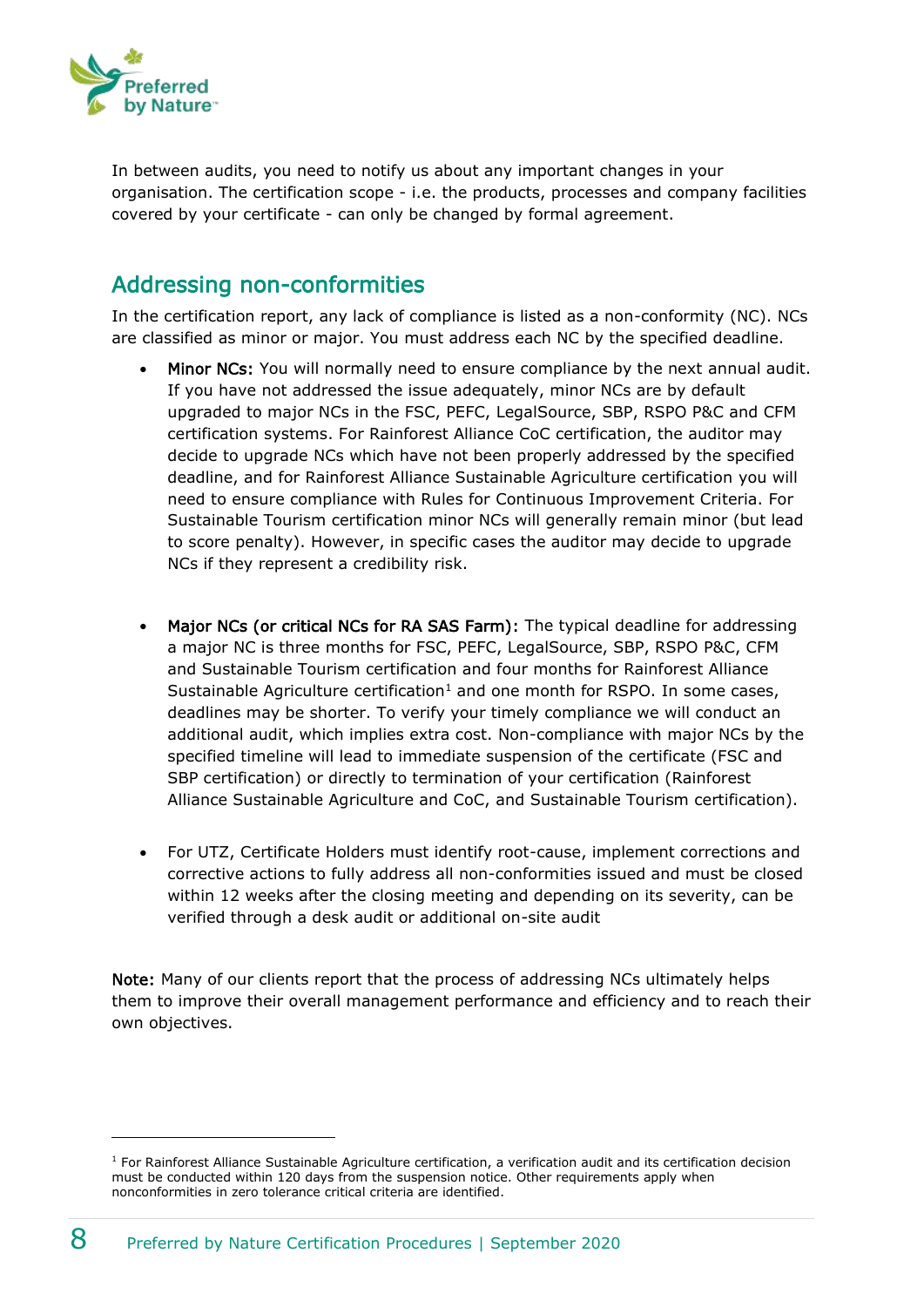

#### <span id="page-8-0"></span>Re-certification

After completing a full certificate validity period, you need to undergo re-assessment - a new full assessment - in order to stay certified.

If the result of the re-assessment is positive, a new certificate issued including the same certificate registration code as in your previous certificate.

#### <span id="page-8-1"></span>Certificate suspension

Your FSC, PEFC, LegalSource, SBP and CFM, UTZ, RSPO, RA SAS Farm, or Sustainable Tourism certificate may be suspended for reasons listed in the table below.

You are always notified in written about the suspension decision. After your certificate has been suspended, you may not make any claims regarding your conformance with the certification standard(s) and may not sell previously labelled products until certification trademarks are removed.

A suspended certificate may be reinstated when you have addressed the issues that led to the suspension, and we have conducted an audit verifying your compliance within the required timeline.

Note: In the situations No.2 and 3 under FSC, SBP and RSPO P&C certification schemes, we are obliged to suspend the certificate immediately, i.e. within 10 calendar days after the decision is taken, but not later than 30 days after the audit closing meeting (situation 2) or 10 calendar days after the deadline of the non-addressed non-conformity (situation 3). Immediate suspension is also applicable to LegalSource and RSPO SCC in other situations:

- LegalSource certification will be suspended immediately if there is evidence of illegal timber being placed on the market.
- Where objective evidence indicates that there has been a demonstrable breakdown in the supply chain caused by the certified client's actions or inactions, and that oil palm products have been or are about to be shipped which are falsely identified as RSPO certified product, the RSPO Supply Chain Certification will be suspended immediately until such time that the situation has been addressed.
- RSPO P&C certificate will be suspended immediately if a major NCR repeats within certification cycle.
- Suspension of UTZ Code of Conduct Certificate is for a period not exceeding 3 months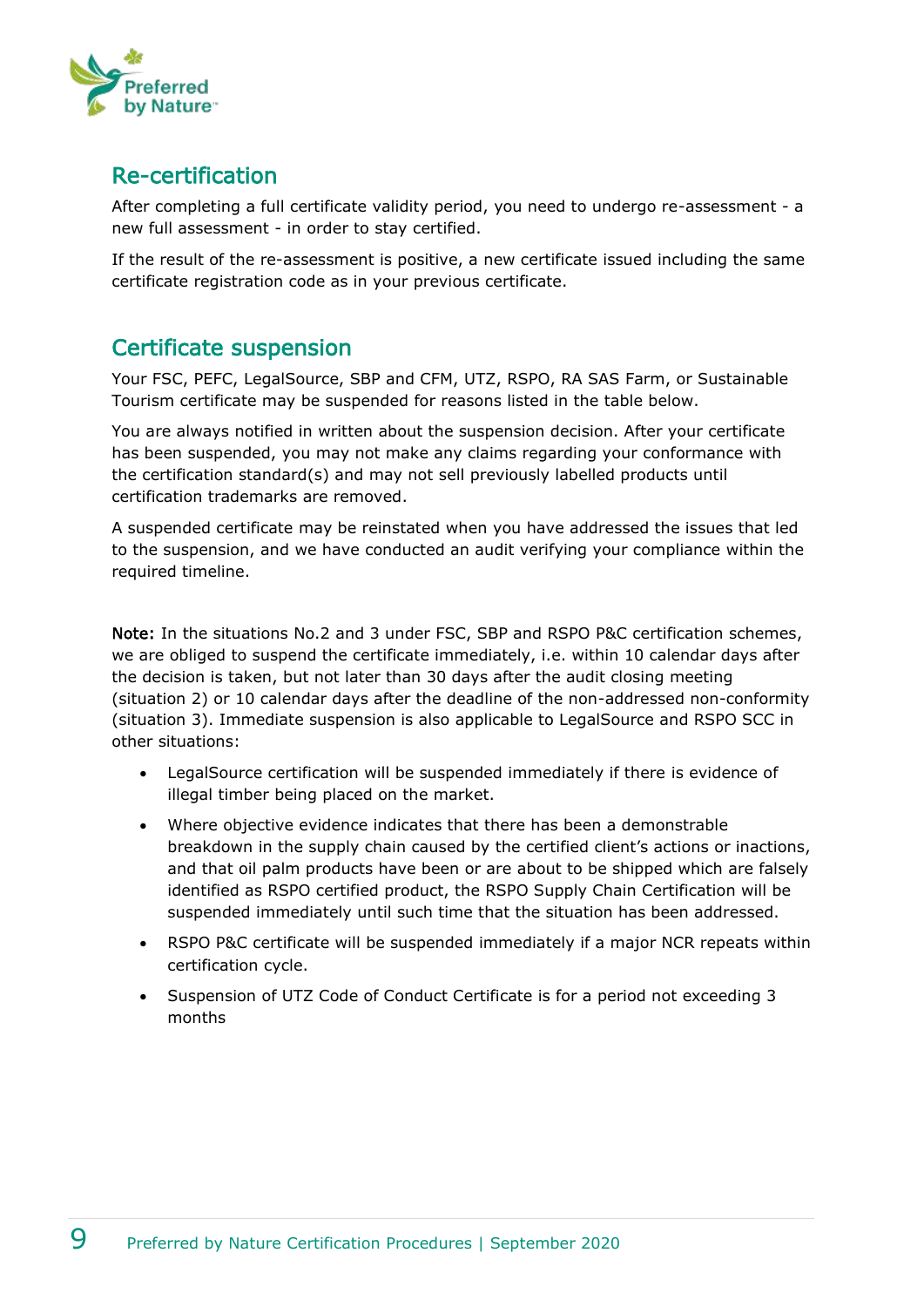

|  |  |  |  | Table 3: Situations leading to suspension of certificate |  |
|--|--|--|--|----------------------------------------------------------|--|
|--|--|--|--|----------------------------------------------------------|--|

| No.            | <b>Situations</b><br>leading to<br>suspension<br>of the<br>certificate                          | <b>FSC</b><br><b>FM</b> | <b>FSC</b><br>CoC | <b>FSC</b><br><b>CW</b> | <b>PEFC</b><br><b>FM</b> | <b>PEFC</b><br>CoC | <b>UTZ</b>                | <b>RA</b><br><b>SAS</b><br>CoC | <b>RA</b><br><b>SAS</b><br>Farm | LS          | <b>CFM</b>  | <b>SBP</b> | <b>RSPO</b><br><b>SCC</b> | <b>RSPO</b><br><b>P&amp;C</b> | <b>Touri</b><br>sm |
|----------------|-------------------------------------------------------------------------------------------------|-------------------------|-------------------|-------------------------|--------------------------|--------------------|---------------------------|--------------------------------|---------------------------------|-------------|-------------|------------|---------------------------|-------------------------------|--------------------|
| $\mathbf{1}$   | One or more<br>NCs <sup>1</sup> against<br>Critical<br>Criteria are<br>found during<br>an audit |                         |                   |                         |                          |                    |                           | $\mathsf X$                    | $\mathsf X$                     |             |             |            |                           |                               |                    |
| $\overline{2}$ | Five or more<br>major NCs<br>are found<br>during an<br>annual audit                             | $\mathsf X$             | X                 | $\pmb{\times}$          | N/A                      | N/A                | N/A                       | N/A                            | N/A                             | N/A         | X           |            | $\mathsf{X}$              |                               |                    |
| 3              | Failure to<br>address one<br>or more<br>major/critical<br>NCs by the<br>specified<br>timeline   | X                       | X                 | $\pmb{\times}$          | N/A                      | N/A                | X                         | N/A                            | $\boldsymbol{\mathsf{X}}$       | N/A         | X           | $\times$   | $\mathsf{X}$              | X                             |                    |
| $\overline{4}$ | Serious<br>breaches of<br>the<br>certification<br>requirements                                  | $\mathsf X$             | $\pmb{\times}$    | $\mathsf X$             | $\mathsf{X}$             | $\mathsf X$        | $\pmb{\times}$            | $\pmb{\times}$                 | $\sf X$                         | $\mathsf X$ | $\mathsf X$ | X          | $\mathsf{X}$              | $\mathsf X$                   |                    |
| 5              | Lack of<br>payment of<br>applicable<br>fees and<br>invoices                                     | X                       | X                 | $\times$                | $\mathsf{X}$             | X                  | $\mathsf{X}$              | X                              | $\mathsf{X}$                    | X           | X           | X          | $\times$                  | X                             |                    |
| 6              | Lack of<br>willingness<br>to plan and<br>undergo<br>scheduled<br>audits                         | X                       | X                 | $\pmb{\times}$          | $\times$                 | X                  | $\boldsymbol{\mathsf{X}}$ | $\mathsf X$                    | $\times$                        | X           | X           | X          | $\mathsf{X}$              | X                             |                    |
| 7              | Force<br>Majeure<br>situation <sup>2</sup>                                                      |                         |                   |                         |                          |                    |                           | $\pmb{\times}$                 |                                 |             |             |            |                           | X                             |                    |

1. NCs: non-conformities.

2. E.g. natural disasters that affect the destination, political unrest that forces to operation shut down, etc.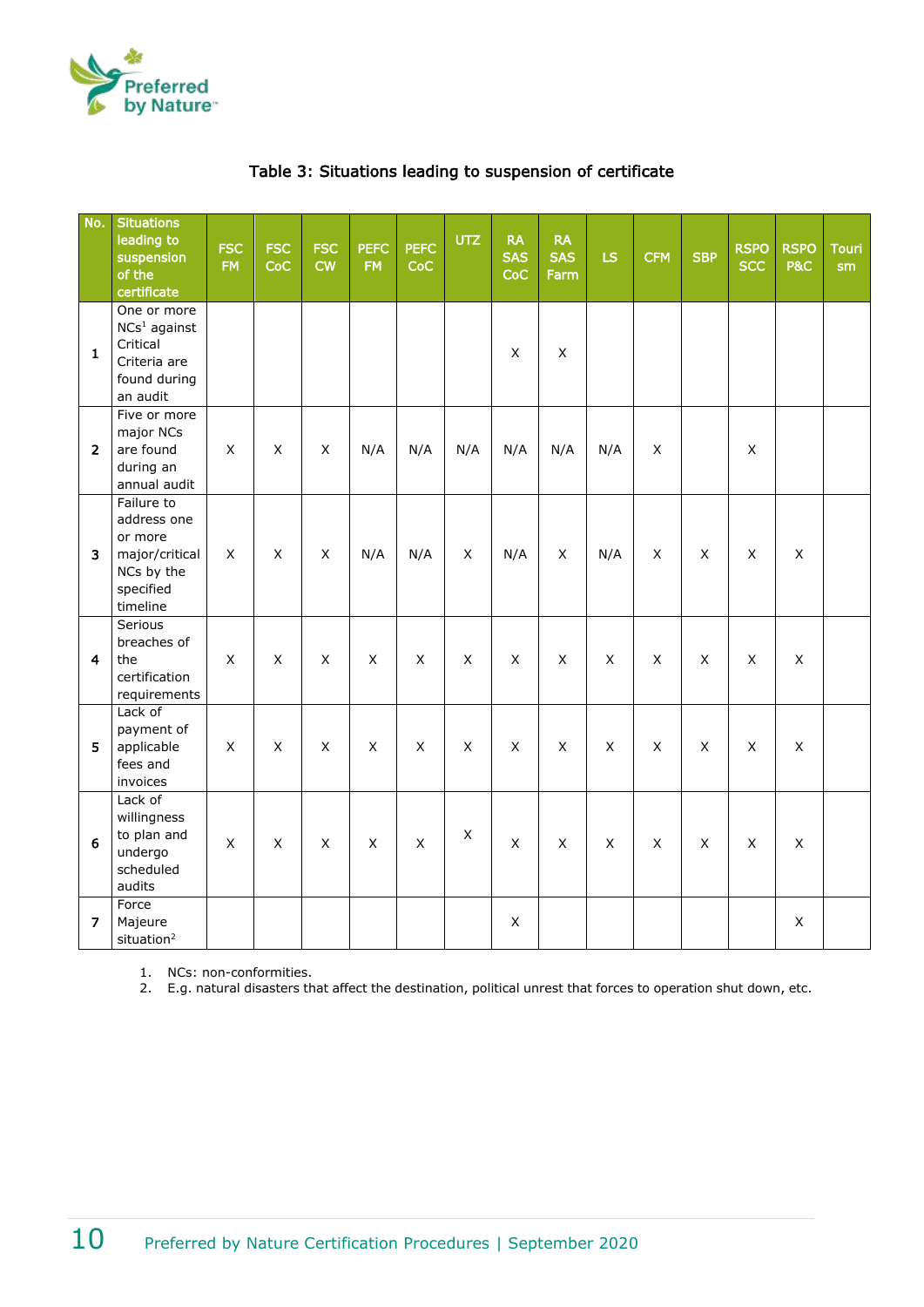

## <span id="page-10-0"></span>4 Certificate termination

You are always notified in written about the termination decision. After you certificate has been terminated, you may not make any claims regarding your conformance with the certification standard(s) and may not sell previously labelled products until certification trademarks are removed.

If your certificate has been terminated, you are required to undergo renewed assessment in order to have a new certificate issued. It is not possible to reinstate the previous certificate. For RA SAS, certificate holders have the rights to appeal and during this period the certificate is reactivated (reinstated) until final decision on appeal is made. Your certificate may be withdrawn for the reasons indicated in the table below.

| <b>Situations leading to</b><br>termination of the<br>certificate                                                                   | <b>FSC</b><br><b>FM</b> | <b>FSC</b><br><b>CoC</b> | <b>FSC</b><br><b>CW</b> | <b>PEFC</b><br><b>FM</b> | <b>PEFC</b><br><b>CoC</b> | <b>UTZ</b> | <b>RA</b><br><b>SAS</b> | LS           | <b>CFM</b> | <b>SBP</b> | <b>RSPO</b> | <b>Touri</b><br>sm |
|-------------------------------------------------------------------------------------------------------------------------------------|-------------------------|--------------------------|-------------------------|--------------------------|---------------------------|------------|-------------------------|--------------|------------|------------|-------------|--------------------|
| Failure to sufficiently<br>address the issues leading<br>to suspension within the<br>suspension period                              | X                       | X                        | X                       | X                        | X                         | X          | X                       | X            | X          | X          | X           |                    |
| Failure to<br>undergo renewed<br>assessment within the<br>suspension period after<br>addressing the issues<br>leading to suspension | X                       | X                        | X                       | X                        | X                         | X          | X                       | X            | X          | X          | X           |                    |
| Failure to address one or<br>more major NCs by the<br>specified timeline                                                            |                         |                          |                         |                          |                           |            | X                       |              |            |            | X           |                    |
| Failure to comply with<br>one or more zero-<br>tolerance critical criteria                                                          |                         |                          |                         |                          |                           |            | $\pmb{\times}$          |              |            |            |             |                    |
| Deliberate fraud or very<br>serious breaches of the<br>certification requirements                                                   | $\mathsf{x}$            | X                        | $\mathsf{x}$            | X                        | X                         | X          | $\mathsf{X}$            | $\mathsf{x}$ | X          | X          | X           | X                  |
| Failure to<br>undergo renewed<br>assessment prior to<br>certificate expiration                                                      | X                       | X                        | X                       | X                        | X                         |            | X                       | X            | X          | X          | X           | X                  |
| Failure to undergo<br>reassessment once the<br>suspension period has<br>reached its deadline                                        |                         |                          |                         |                          |                           |            | X                       |              |            |            |             | X                  |

#### Table 4: Situations leading to termination of the certificate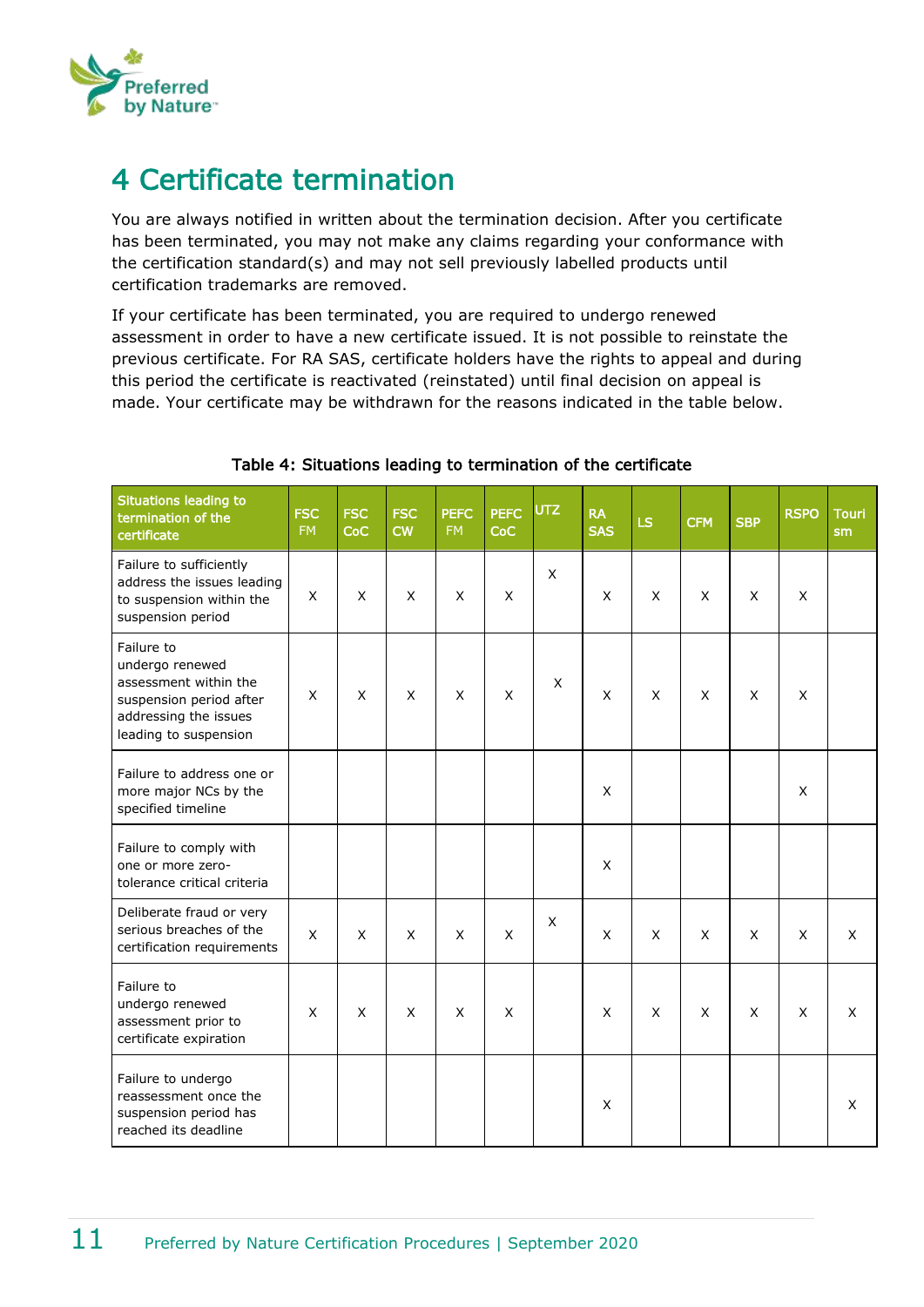

#### <span id="page-11-0"></span>Changing the scope of the certificate

As a certificate holder, you may expand or change the scope of your certification in conjunction with your annual audit or in between audits. For all schemes and services, the following conditions apply:

You need to notify Preferred by Nature in any of the following situations which may require formal changes in the scope of your certificate:

- Additional product lines which you wish to sell as certified.
- Use of new types of inputs not covered by your current scope of certification.
- Changes in the system used for controlling claims. (Not applicable to UTZ Code of Conduct Certification)
- Expansion or removal of sites or production area covered by the certificate.

An additional audit is normally required for scope changes outside the scheduled annual/Certification audits. Depending on the nature of the change, the audit may be conducted as an on-site or desk audit.

# <span id="page-11-1"></span>5 Labels, claims and trademarks

#### Each of the schemes we work with offer certificate holders the opportunity to use the systems' trademarks, labels and certification claims.

As a certificate holder, you need to observe the rules of logo and trademark use. It is part of our auditing procedures to verify that you are in compliance with these rules, unless you are not using trademarks at all. Not applicable to UTZ Code of Conduct Certification.

Below is a concise overview of the trademark usage conditions applying to each scheme:

| <b>Requirements for using</b><br>the system's<br>trademarks | <b>FSC</b><br><b>FM</b> | <b>FSC</b><br>CoC | <b>FSC</b><br><b>CW</b> | <b>PEFC</b><br><b>FM</b> | <b>PEFC</b><br>CoC | <b>RA</b><br><b>SAS</b> | <b>LS</b> | <b>CFM</b> | <b>SBP</b> | <b>RSPO</b> | <b>Touris</b><br>m |
|-------------------------------------------------------------|-------------------------|-------------------|-------------------------|--------------------------|--------------------|-------------------------|-----------|------------|------------|-------------|--------------------|
| Formal approval by<br>Preferred by Nature                   | X                       | X                 |                         |                          |                    | X                       | X         |            |            | X           | X                  |
| Formal approval by the<br><b>Rainforest Alliance</b>        |                         |                   |                         |                          |                    | X                       |           |            |            |             |                    |
| Off-product and on-<br>product use possible                 | X                       | X                 | X                       | X                        | X                  | $\times$                | $X^1$     |            | X          |             |                    |
| Only off-product use<br>allowed                             |                         |                   |                         |                          |                    |                         | $X^1$     | X          |            | X           | x                  |
| Only business-to-<br>business claims allowed                |                         |                   |                         |                          |                    |                         |           |            |            |             |                    |

#### Table 5: Requirements for using the system's trademarks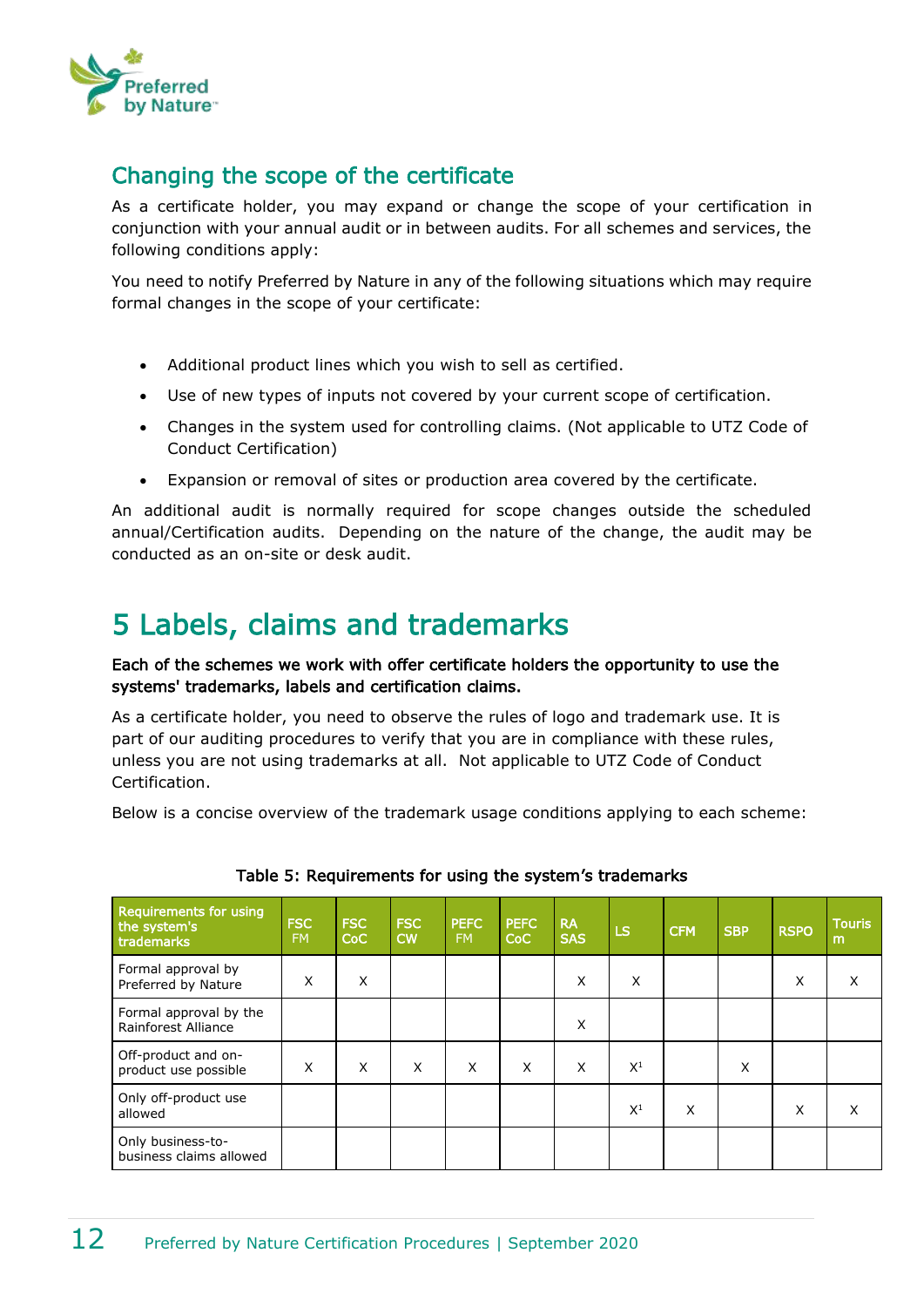

| <b>Requirements for using</b><br>the system's<br>trademarks                        | <b>FSC</b><br><b>FM</b> | <b>FSC</b><br>CoC | <b>FSC</b><br><b>CW</b> | <b>PEFC</b><br><b>FM</b> | <b>PEFC</b><br>CoC | <b>RA</b><br><b>SAS</b> | <b>LS</b> | <b>CFM</b> | <b>SBP</b> | <b>RSPO</b> | <b>Touris</b><br>m |
|------------------------------------------------------------------------------------|-------------------------|-------------------|-------------------------|--------------------------|--------------------|-------------------------|-----------|------------|------------|-------------|--------------------|
| A trademark license<br>agreement is signed with<br><b>FSC</b>                      | X                       | X                 |                         |                          |                    |                         |           |            |            |             |                    |
| A trademark license<br>agreement is signed with<br><b>SBP</b>                      |                         |                   |                         |                          |                    |                         |           | X          |            |             |                    |
| A trademark license<br>agreement is signed with<br>PEFC National Governing<br>Body |                         |                   | X                       | X                        |                    |                         |           |            |            |             |                    |
| A trademark license is<br>signed with the<br><b>Rainforest Alliance</b>            |                         |                   |                         |                          | X                  | X                       |           |            |            | X           | X                  |
| A trademark licence is<br>signed with RSPO                                         |                         |                   |                         |                          |                    |                         |           |            | X          |             |                    |
| No license agreement<br>required                                                   |                         |                   |                         |                          |                    |                         | X         |            |            |             |                    |

1. CFM on-product labelling is only permitted for CFM product certification.

RAC Seal for agriculture products are approved by RA. RAC Seal for forestry products are approved by Preferred by Nature.